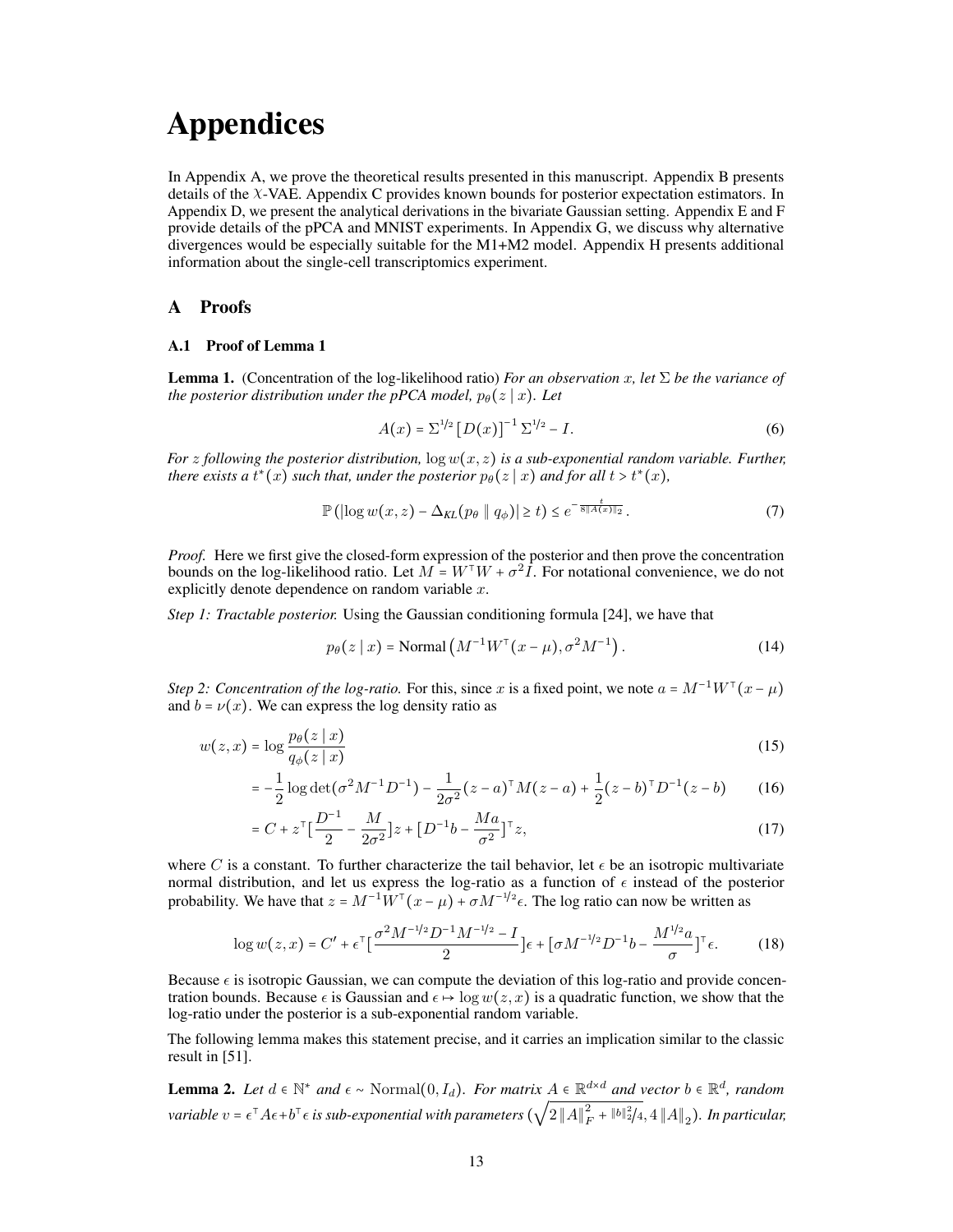*we have the following concentration bounds:*

$$
\mathbb{P}\left[|v| \ge t\right] \le 2 \exp\left\{-\frac{t^2}{8\left\|A\right\|_F^2 + \left\|b\right\|_2^2 + 4\left\|A\right\|_2 t}\right\} \quad \text{for all } t > 0. \tag{19}
$$

$$
\mathbb{P}\left[|v| \ge t\right] \le \exp\left\{-\frac{t}{8\left\|A\right\|_2}\right\} \quad \text{for all } t > \frac{8\left\|A\right\|_F^2 + \left\|b\right\|_2^2}{16\left\|A\right\|_2}.\tag{20}
$$

For  $A = \frac{\sigma^2 M^{-1/2} D^{-1} M^{-1/2} - I}{2}$  and  $b = \sigma M^{-1/2} D^{-1} b - \frac{M^{1/2} a}{\sigma}$ , we can apply Lemma [2.](#page-0-1) We deduce a concentration bound on the log-ratio around its mean, which is the forward Kullback-Leibler divergence  $L = \Delta_{KL}(p_{\theta}(z | x) || q_{\phi}(z | x))$ . More precisely, we have that

$$
p_{\theta} \left( \left| \log w(z, x) - L \right| \ge t \mid x \right) \le 2 \exp \left\{ - \frac{t^2}{8 \left\| A \right\|_F^2 + \left\| b \right\|_2^2 + 4 \left\| A \right\|_2 t} \right\} \quad \text{for all } t > 0, \qquad (21)
$$

as well as the deviation bound for large  $t$ , which ends the proof.

## A.2 Proof of Lemma [2](#page-0-1)

*Proof.* Let  $\lambda \in \mathbb{R}^+$ . We have that  $\mathbb{E}v = \text{Tr}(A)$ . We wish to bound the moment generating function

$$
\mathbb{E}[e^{\lambda(v-\text{Tr}(A))}] = e^{-\lambda \text{Tr}(A)} \mathbb{E}[e^{\lambda(\epsilon^{\top}A\epsilon + b^{\top}\epsilon)}].
$$
 (22)

Sums of arbitrary correlated variables are hard to analyze. Here we rely on the property that Gaussian vectors are invariant under rotation. Let  $A = Q \Lambda Q^{\dagger}$  be the eigenvalue decomposition for A and denote  $\epsilon = Q\xi$  and  $b = Q\beta$ . Since Q is an orthogonal matrix,  $\xi$  also follows an isotropic normal distribution and

$$
\mathbb{E}[e^{\lambda(v-\text{Tr}(A))}] = e^{-\lambda \text{Tr}(A)} \mathbb{E}[e^{\lambda(\xi^{\top} \Lambda \xi + \beta^{\top} \xi)}]
$$
(23)

$$
= e^{-\lambda \operatorname{Tr}(A)} \mathbb{E} \left[ \prod_{i=1}^{d} e^{\lambda \xi_i^2 \Lambda_i + \lambda \beta_i \xi_i} \right]
$$
 (24)

$$
= e^{-\lambda \operatorname{Tr}(A)} \prod_{i=1}^{d} \mathbb{E}\left[e^{\lambda \xi_i^2 \Lambda_i + \lambda \beta_i \xi_i}\right]
$$
 (25)

$$
= \prod_{i=1}^{d} \mathbb{E}\left[e^{\lambda \xi_i^2 \Lambda_i + \lambda \beta_i \xi_i - \lambda \Lambda_i}\right].
$$
 (26)

Because each component  $\xi_i$  follows a isotropic Gaussian distribution, we can compute the moment generating functions in closed form:

$$
\mathbb{E}\left[e^{\lambda\xi_i^2\Lambda_i + \lambda\beta_i\xi_i - \lambda\Lambda_i}\right] = \frac{e^{-\lambda\Lambda_i}}{\sqrt{2\pi}} \int_{-\infty}^{+\infty} e^{\lambda\Lambda_i u^2 + \lambda\beta_i u} e^{-\frac{u^2}{2}} du \tag{27}
$$

$$
=\frac{e^{-\lambda\Lambda_i}}{\sqrt{2\pi}}\int_{-\infty}^{+\infty}e^{[\lambda\Lambda_i-\frac{1}{2}]u^2+\lambda\beta_i u}du.
$$
 (28)

This integral is convergent if and only if  $\lambda < 1/2\Lambda_i$ . In that case, after a change of variable, we have that

$$
\mathbb{E}\left[e^{\lambda \xi_i^2 \Lambda_i + \lambda \beta_i \xi_i - \lambda \Lambda_i}\right] = \frac{e^{-\lambda \Lambda_i}}{\sqrt{\pi} \sqrt{1 - 2\lambda \Lambda_i}} \int_{-\infty}^{+\infty} e^{-s^2 + \frac{\sqrt{2}\lambda \beta_i s}{\sqrt{1 - 2\lambda \Lambda_i}}} ds
$$
(29)

$$
=\frac{e^{-\lambda\Lambda_i}e^{\frac{\lambda^2\beta_i^2}{2(1-2\lambda\Lambda_i)}}}{\sqrt{1-2\lambda\Lambda_i}}.\tag{30}
$$

Then, using the fact that for  $a < 1/2$ , we have  $e^{-a} \le e^{2a^2} \sqrt{1-2a}$ , we can further simplify for  $\lambda < \frac{1}{4\Lambda_i}$ 

$$
\mathbb{E}\left[e^{\lambda \xi_i^2 \Lambda_i + \lambda \beta_i \xi_i - \lambda \Lambda_i}\right] \le e^{2\lambda^2 \Lambda_i^2 + \frac{\lambda^2 \beta_i^2}{2(1 - 2\lambda \Lambda_i)}}\tag{31}
$$

$$
\leq e^{\left[2\Lambda_i^2 + \frac{\beta_i^2}{4}\right]\lambda^2}.\tag{32}
$$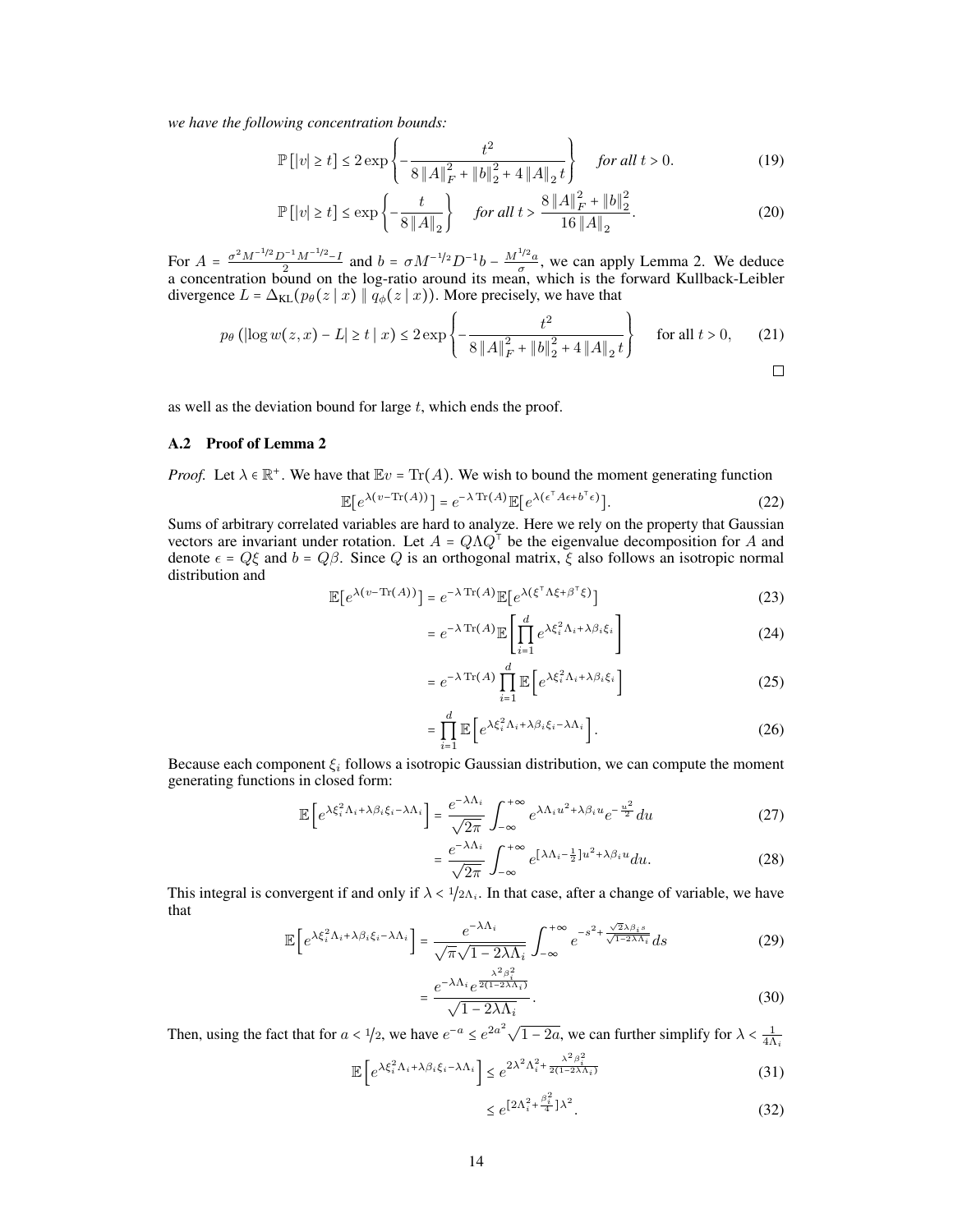Putting back all the components of  $\xi$ , we have that for all  $\lambda < \frac{1}{4||\Lambda||_2} = \frac{1}{4||A||_2}$ 

$$
\mathbb{E}\left[e^{\lambda(v-\text{Tr}(A))}\right] \leq \exp\left\{ \left[2\left\|\Lambda\right\|_{F}^{2} + \frac{\left\|\beta\right\|_{2}^{2}}{4}\right] \lambda^{2} \right\}
$$
(33)

$$
\leq \exp\left\{ \left[ 2\left\| A \right\|_F^2 + \frac{\left\| b \right\|_2^2}{4} \right] \lambda^2 \right\},\tag{34}
$$

where the last inequality is in fact an equality because  $Q$  is an isometry. Therefore, according to Definition 2.2 in [\[31\]](#page--1-3), v is sub-exponential with parameters  $(\sqrt{2}||A||_F^2 + ||b||_2^2/4, 4||A||_2)$ . The concentration bound is derived as in the proof of Proposition 2.3 in [\[31\]](#page--1-3).

#### A.3 Proof of Theorem [1](#page--1-4)

**Theorem 1.** (Sufficient sample size) *For an observation* x, suppose that the second moment of  $f(z)$ *under the posterior is bounded by* κ*. If the number of importance sampling particles* n *satisfies*  $n = \beta \exp \{\Delta_{\text{KL}}(p_\theta \parallel q_\phi)\}$  for some  $\beta > \log t^*(x)$ , then

$$
\mathbb{P}\left(\left|\hat{\mathcal{Q}}_{IS}^{n}(f,x)-\mathcal{Q}(f,x)\right|\geq\frac{2\sqrt{3\kappa}}{\beta^{1/s_{\gamma}}-\sqrt{3}}\right)\leq\frac{\sqrt{3}}{\beta^{1/s_{\gamma}}},\tag{8}
$$

*with*  $\gamma = \max(1, 4 ||A(x)||_2)$ .

*Proof.* Let  $t = \ln \beta$ . By Theorem 1.2 from [\[16\]](#page--1-5), Lemma 1 for  $t > t^*(x)$ , and

$$
\epsilon = \left( e^{-\frac{t}{4}} + 2e^{-\frac{t}{16\|A(x)\|_2}} \right)^{1/2},\tag{35}
$$

 $\Box$ 

we have that

$$
\mathbb{P}\left(\left|\hat{\mathcal{Q}}_{\text{IS}}^{n}(f,x)-\mathcal{Q}(f,x)\right|\geq\frac{2\left\|f\right\|_{2}\epsilon}{1-\epsilon}\right)\leq\epsilon.\tag{36}
$$

Now, let us notice that  $\epsilon \leq \sqrt{3}e^{\frac{-t}{8\gamma}}$  and that  $x \mapsto x/1-x$  is increasing on  $(0, 1)$ . So we have that

$$
\mathbb{P}\left(\left|\hat{\mathcal{Q}}_{\text{IS}}^{n}(f,x)-\mathcal{Q}(f,x)\right|\geq\frac{2\sqrt{3\kappa}}{e^{\frac{t}{8\gamma}}-\sqrt{3}}\right)\leq\sqrt{3}e^{\frac{-t}{8\gamma}}.\tag{37}
$$

The bound in Theorem [1](#page--1-4) follows by replacing  $e^t$  by  $\beta$  in the previous equation.

# <span id="page-2-0"></span>B Chi-VAEs

We propose a novel variant of the WW algorithm based on  $\chi^2$  divergence minimization, which is potentially well suited for decision-making. This variant is incremental in the sense that it combines several existing contributions such as the CHIVI procedure [\[15\]](#page--1-6), the WW algorithm [\[22\]](#page--1-7), and use of a reparameterized Student's t distributed variational posterior (e.g., the one explored in [\[10\]](#page--1-8) for IWVI). However, we did not encounter prior mention of such a variant in the existing literature.

In the χ-VAE, we update the model and the variational parameters as a first-order stochastic block coordinate descent (as in WW [\[22\]](#page--1-7)). For a fixed inference model  $q_{\phi}$ , we take gradients of the IWELBO with respect to the model parameters. For a fixed generative model  $p_{\theta}$ , we seek to minimize the  $\chi^2$  divergence between the posterior and the inference model. This quantity is intractable, but we can formulate an equivalent optimization problem using the  $\chi$  upper bound (CUBO) [\[15\]](#page--1-6):

$$
\underbrace{\log p_{\theta}(x)}_{\text{evidence}} = \underbrace{\frac{1}{2} \log \mathbb{E}_{q_{\phi}(z|x)} \left( \frac{p_{\theta}(x,z)}{q_{\phi}(z|x)} \right)^2}_{\text{CUBO}} - \underbrace{\frac{1}{2} \log \left( 1 + \Delta_{\chi^2}(p_{\theta} \parallel q_{\phi}) \right)}_{\chi^2 \text{ VG}}.
$$
(38)

It is known that the properties of the variational distribution (mode-seeking or mass-covering) highly depend on the geometry of the variational gap [\[52\]](#page--1-9), which was our initial motivation for using the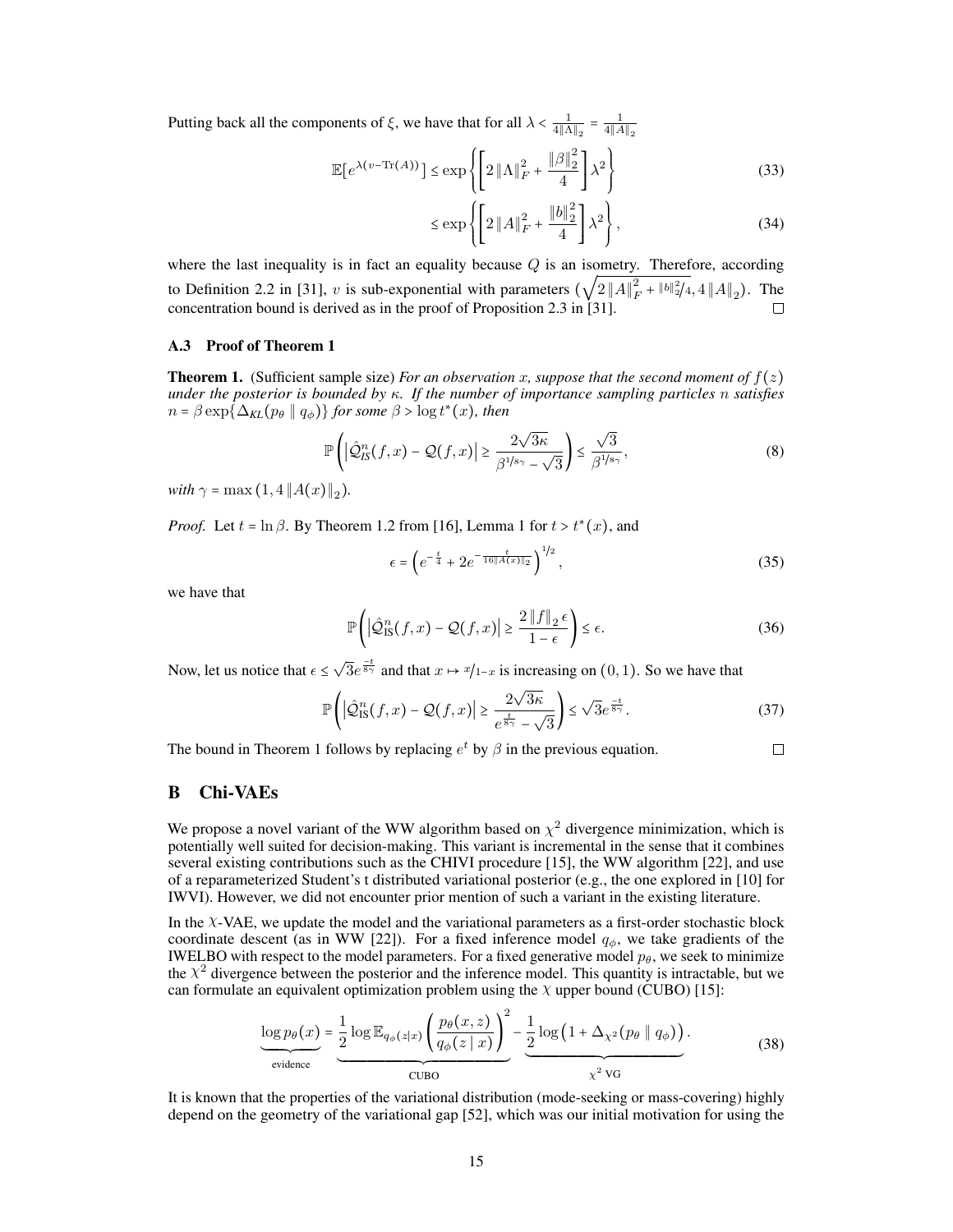$X$ -VAE for decision-making. For a fixed model, minimizing the exponentiated CUBO is a valid approach for minimizing the  $\chi^2$  divergence.

Finally, in many cases the  $\chi^2$  divergence may be infinite. This is true even for two Gaussian distributions provided that the variance of  $q_{\phi}$  does not cover the posterior sufficiently. In our pPCA experiments, we found that using a Gaussian distributed posterior may still provide helpful proposals. However, we expect a Student's t distributed variational posterior to properly alleviate this concern. [\[10\]](#page--1-8) proposed a reparameterization trick for elliptical distributions, including the Student's t distribution based on the CDF of the  $\chi$  distribution. In our experiments, we reparameterized samples from a Student's t distribution with location  $\mu$ , scale  $\Sigma = A^T \hat{A}$  and degrees of freedom  $\nu$  as follows:

$$
\delta \sim \text{Normal}(0, I) \tag{39}
$$

$$
\epsilon \sim \chi_{\nu}^2 \tag{40}
$$

$$
t \sim \sqrt{\frac{\nu}{\epsilon}} A^{\mathsf{T}} \delta + \mu,\tag{41}
$$

where we used reparameterized samples for the  $\chi^2_{\nu}$  distribution following [\[53\]](#page--1-10).

## <span id="page-3-0"></span>C Limitations of standard results for posterior statistics estimators

Neither [\[16\]](#page--1-5) nor [\[17\]](#page--1-11) suggest that upper bounds on the error of the IS estimator may be helpful in comparing algorithmic procedures. Similarly, [\[22\]](#page--1-7) used the result from [\[16\]](#page--1-5) as a motivation but did not use it to support a claim of better performance over other methods. In this section, we outline two simple reasons why upper bounds on the error of IS are not helpful for comparing algorithms.

We start by stating simple results of upper bounding the mean square error of the SNIS estimator.

Proposition 1. (Deviation for posterior expectation estimates) *Let* f *be a bounded test function. For the plugin estimator, we have*

$$
\sup_{\|f\|_{\infty}\leq 1} \mathbb{E}\left[\left(\hat{\mathcal{Q}}_P^n(f,x) - \mathcal{Q}(f,x)\right)^2\right] \leq 4\Delta_{TV}^2(p_\theta, q_\phi) + \frac{1}{2n},\tag{42}
$$

*where*  $\Delta_{TV}$  *denotes the total variation distance. For the SNIS estimator, if we further assume that*  $w(x, z)$  has a finite second-order moment under  $q_{\phi}(z | x)$ , then we have

$$
\sup_{\|f\|_{\infty}\leq 1} \mathbb{E}\left[\left(\hat{\mathcal{Q}}_{IS}^{n}(f,x) - \mathcal{Q}(f,x)\right)^{2}\right] \leq \frac{4\Delta_{\chi^{2}}(p_{\theta} \parallel q_{\phi})}{n},\tag{43}
$$

*where*  $\Delta_{\chi^2}$  *denotes the chi-square divergence.* 

We derive the first bound in a later section; the second is from [\[17\]](#page--1-11). We now derive two points to argue that such bounds are uninformative for selecting the best algorithm.

First, these bounds suggest the plugin estimator is suboptimal because, in contrast to the SNIS estimator, its bias does not vanish with infinite samples. However, the upper bound in [\[17\]](#page--1-11) may be uninformative when the  $\chi^2$  divergence is infinite (as it may be for a VAE). Consequently, it is not immediately apparent which estimator will perform better.

A second issue we wish to underline pertains to the general fact that upper bounds may be loose. For example, with Pinsker's inequality we may further upper bound the bias of the plugin estimator by the square root of either  $\Delta_{KL}(p_{\theta} \parallel q_{\phi})$  or  $\Delta_{KL}(q_{\phi} \parallel p_{\theta})$ . In this case, the VAE and the WW algorithm [\[22\]](#page--1-7) both minimize an upper bound on the mean-square error of the plugin estimator; the one we should choose is again unclear.

#### C.1 Proof of Proposition 1

Proposition 1. (Deviation for posterior expectation estimates) *Let* f *be a bounded test function. For the plugin estimator, we have*

$$
\sup_{\|f\|_{\infty}\leq 1} \mathbb{E}\left[\left(\hat{\mathcal{Q}}_P^n(f,x) - \mathcal{Q}(f,x)\right)^2\right] \leq 4\Delta_{TV}^2(p_\theta, q_\phi) + \frac{1}{2n},\tag{42}
$$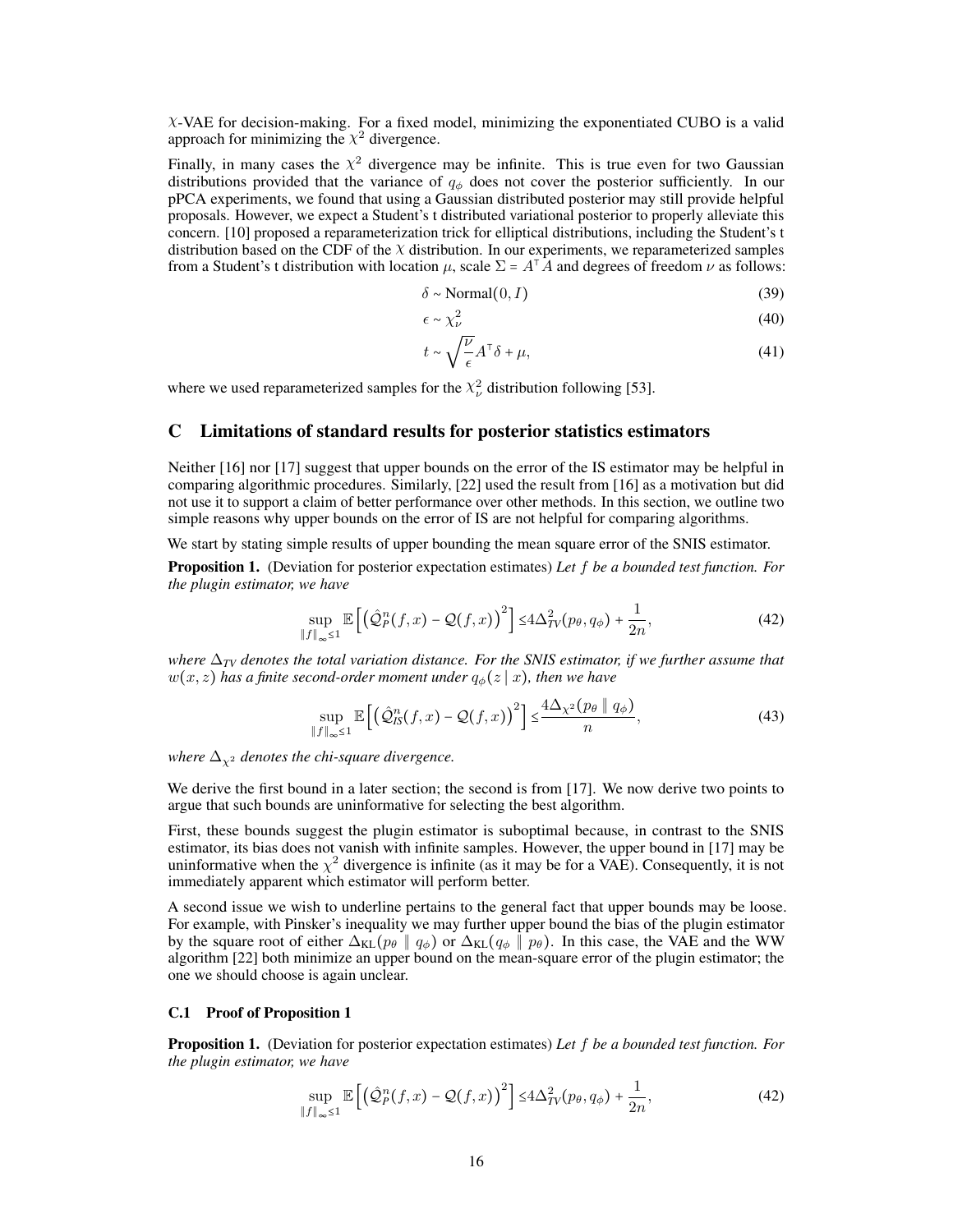*where*  $\Delta_{TV}$  *denotes the total variation distance. For the SNIS estimator, if we further assume that*  $w(x, z)$  *has a finite second-order moment under*  $q_{\phi}(z | x)$ *, then we have* 

$$
\sup_{\|f\|_{\infty}\leq 1} \mathbb{E}\left[\left(\hat{\mathcal{Q}}_{IS}^n(f,x) - \mathcal{Q}(f,x)\right)^2\right] \leq \frac{4\Delta_{\chi^2}(p_\theta \parallel q_\phi)}{n},\tag{43}
$$

*where*  $\Delta_{\chi^2}$  *denotes the chi-square divergence.* 

*Proof.* For the plugin estimator

$$
\hat{Q}_{\mathbf{P}}^n(f, x) = \frac{1}{n} \sum_{i=1}^n f(z_i),
$$
\n(44)

we can directly calculate and upper bound the mean-square error. First, for notational convenience, we will use

$$
I^* = \mathbb{E}_{p(z|x)} f(z) \tag{45}
$$

$$
\bar{I} = \mathbb{E}_{q(z|x)} f(z). \tag{46}
$$

Observe that

$$
\left|I^* - \bar{I}\right| \le \sup_{\|g\|_{\infty} \le 1} \left| \mathbb{E}_{q(z|x)} g(z) - \mathbb{E}_{p(z|x)} g(z) \right| \tag{47}
$$

$$
\leq 2\Delta_{\rm TV}(p(z|x), q(z|x)),\tag{48}
$$

by definition of the total variation distance. Now we can proceed to the calculations

$$
\left(\frac{1}{n}\sum_{i=1}^{n}f(z_i) - I^*\right)^2 = \left(\frac{1}{n}\sum_{i=1}^{n}f(z_i) - \bar{I}\right)^2 + (I^* - \bar{I})^2 + 2\left(\frac{1}{n}\sum_{i=1}^{n}f(z_i) - \bar{I}\right)(I^* - \bar{I}),\tag{49}
$$

and take expectations on both sides with respect to the variational distribution:

$$
\mathbb{E}\left(\frac{1}{n}\sum_{i=1}^{n}f(z_i) - I^*\right)^2 = \mathbb{E}\left(\frac{1}{n}\sum_{i=1}^{n}f(z_i) - \bar{I}\right)^2 + (I^* - \bar{I})^2
$$
(50)

$$
= \frac{1}{n} \mathbb{E} (f(z_1) - \bar{I})^2 + (I^* - \bar{I})^2
$$
 (51)

$$
\leq \frac{1}{2n} + 4\Delta_{\rm TV}^2(p(z \mid x), q(z \mid x)).\tag{52}
$$

For the self-normalized importance sampling estimator

$$
\hat{\mathcal{Q}}_{\text{IS}}^n(f, x) = \frac{1}{n} \sum_{i=1}^n w(x, z_i) f(z_i), \tag{53}
$$

we instead rely on Theorem 2.1 of [\[17\]](#page--1-11).

# <span id="page-4-0"></span>D Analytical derivations in the bivariate Gaussian setting

For a fixed x, we adopt the condensed notation  $p_\theta(z | x) = p$ . According to the Gaussian conditioning formula, there exists  $\mu$  and  $\Lambda$  such that

 $p \sim \text{Normal}(\mu, \Lambda^{-1}).$ 

We consider variational approximations of the form

$$
q \sim \text{Normal}\left(\nu, \text{diag}(\lambda)^{-1}\right).
$$

We wish to characterize the solution  $q$  to the following optimization problems:

$$
q_{\text{RKL}} = \arg\min_{q} \Delta_{\text{KL}}(q \parallel p), \quad q_{\text{FKL}} = \arg\min_{q} \Delta_{\text{KL}}(p \parallel q), \quad q_{\chi} = \arg\min_{q} \Delta_{\chi^2}(p \parallel q). \tag{54}
$$

We focus on the setting in which the mean of the variational distribution is correct. This is true for variational Bayes or the general Renyi divergence, as underlined in [\[54\]](#page--1-12). Therefore, we further assume  $\nu$  can be chosen equal to  $\mu$  for simplicity.

 $\Box$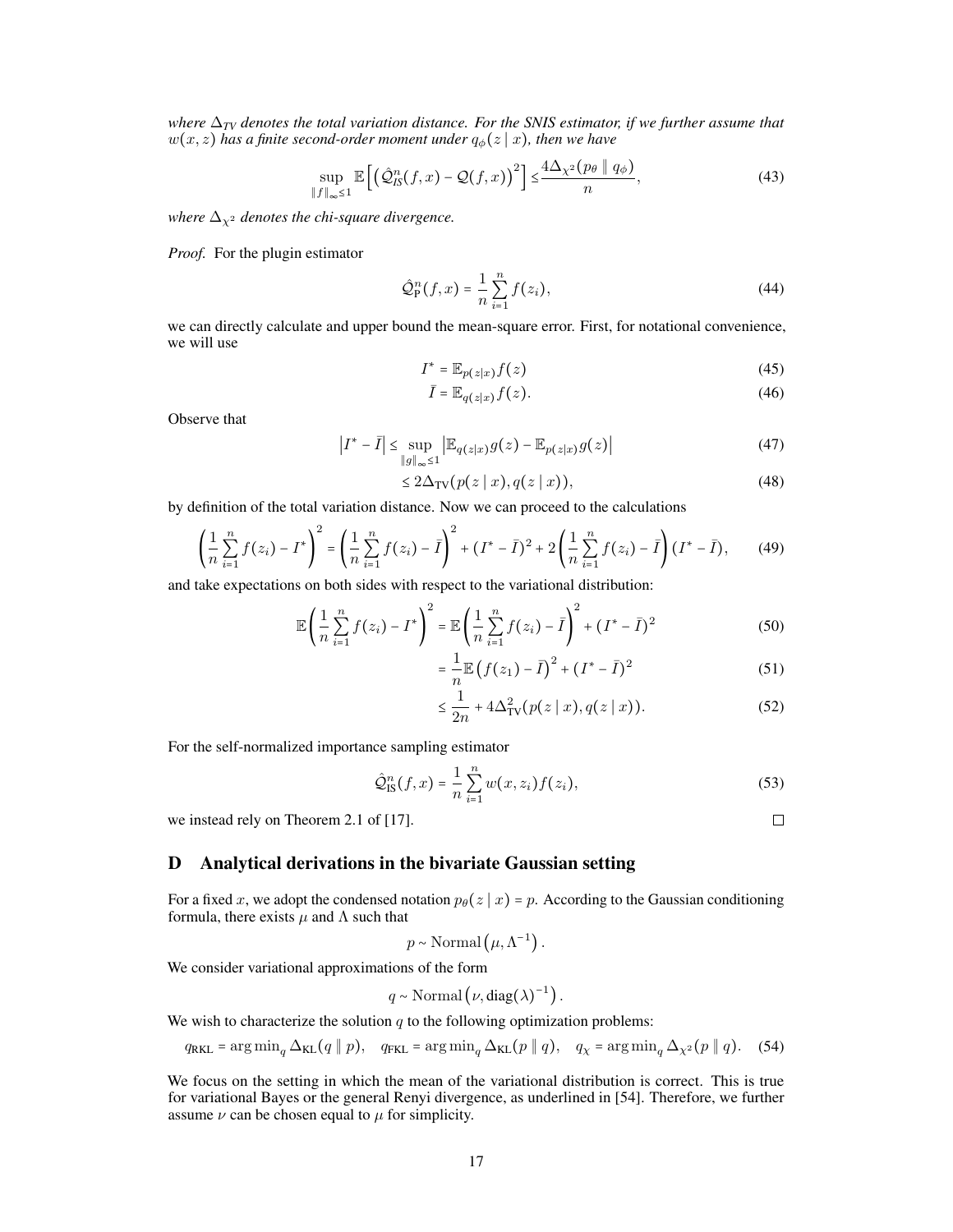Conveniently, in the bivariate setting we have an analytically tractable inverse formula

$$
\Lambda = \begin{bmatrix} \Lambda_{11} & \Lambda_{12} \\ \Lambda_{21} & \Lambda_{22} \end{bmatrix}, \quad \Lambda^{-1} = \frac{1}{|\Lambda|} \begin{bmatrix} \Lambda_{22} & -\Lambda_{12} \\ -\Lambda_{21} & \Lambda_{11} \end{bmatrix} . \tag{55}
$$

We also rely on the expression of the Kullback-Leibler divergence between two multivariate Gaussian distributions of  $\mathbb{R}^d$ :

$$
\Delta_{\text{KL}}(\text{Normal}(\mu, \Sigma_1) \parallel \text{Normal}(\mu, \Sigma_2)) = \frac{1}{2} \left[ \log \frac{|\Sigma_2|}{|\Sigma_1|} - d + \text{Tr}(\Sigma_2^{-1} \Sigma_1) \right]. \tag{56}
$$

#### D.1 Reverse KL

Using the expression of the KL and the matrix inverse formula, we have that

$$
\underset{q}{\arg\min} \Delta_{\text{KL}}(q \parallel p) = \underset{\lambda_1, \lambda_2}{\arg\min} \log \lambda_1 \lambda_2 + \frac{\Lambda_{11}}{\lambda_1} + \frac{\Lambda_{22}}{\lambda_2}.\tag{57}
$$

The solution to this optimization problem is

$$
\begin{cases}\n\lambda_1 = \Lambda_{11} \\
\lambda_2 = \Lambda_{22}\n\end{cases}.
$$
\n(58)

## D.2 Forward KL

From similar calculations,

$$
\underset{q}{\arg\min} \Delta_{\text{KL}}(p \parallel q) = \underset{\lambda_1, \lambda_2}{\arg\min} -\log \lambda_1 \lambda_2 + \frac{1}{|\Lambda|} \left[ \lambda_1 \Lambda_{22} + \lambda_2 \Lambda_{11} \right]. \tag{59}
$$

The solution to this optimization problem is

$$
\begin{cases}\n\lambda_1 = \Lambda_{11} - \frac{\Lambda_{12}\Lambda_{21}}{\Lambda_{22}} \\
\lambda_2 = \Lambda_{22} - \frac{\Lambda_{12}\Lambda_{21}}{\Lambda_{11}}\n\end{cases} (60)
$$

#### D.3 Chi-square divergence

A closed-form expression of the Renyi divergence for exponential families (and in particular, for multivariate Gaussian distributions) is derived in [\[55\]](#page--1-13). We could in principle follow the same approach. However, [\[56\]](#page--1-14) derived a similar result, which is exactly the desired quantity for  $\alpha = -1$  in Appendix B of their manuscript. Therefore, we simply report this result:

$$
\begin{cases}\n\lambda_1 = \Lambda_{11} \left[ \frac{3}{2} - \frac{1}{2} \sqrt{1 + \frac{8\Lambda_{12}\Lambda_{21}}{\Lambda_{11}\Lambda_{22}}} \right] \\
\lambda_2 = \Lambda_{22} \left[ \frac{3}{2} - \frac{1}{2} \sqrt{1 + \frac{8\Lambda_{12}\Lambda_{21}}{\Lambda_{11}\Lambda_{22}}} \right].\n\end{cases}
$$
\n(61)

#### D.4 Importance-weighted variational inference

For IWVI, most quantities are not available in closed form. However, the problem is simple and low-dimensional. We use naive Monte Carlo with 10, 000 samples to estimate the IWELBO. The parameters  $\lambda_1$  and  $\lambda_2$  are the solution to the numerical optimization of the IWELBO (Nelder–Mead method).

# <span id="page-5-0"></span>E Supplemental information for the pPCA experiment

In this appendix, we give more details about the simulation, the construction of the dataset, the model, and the neural network architecture. We also give additional results for a larger number of particles and for benchmarking posterior collapse.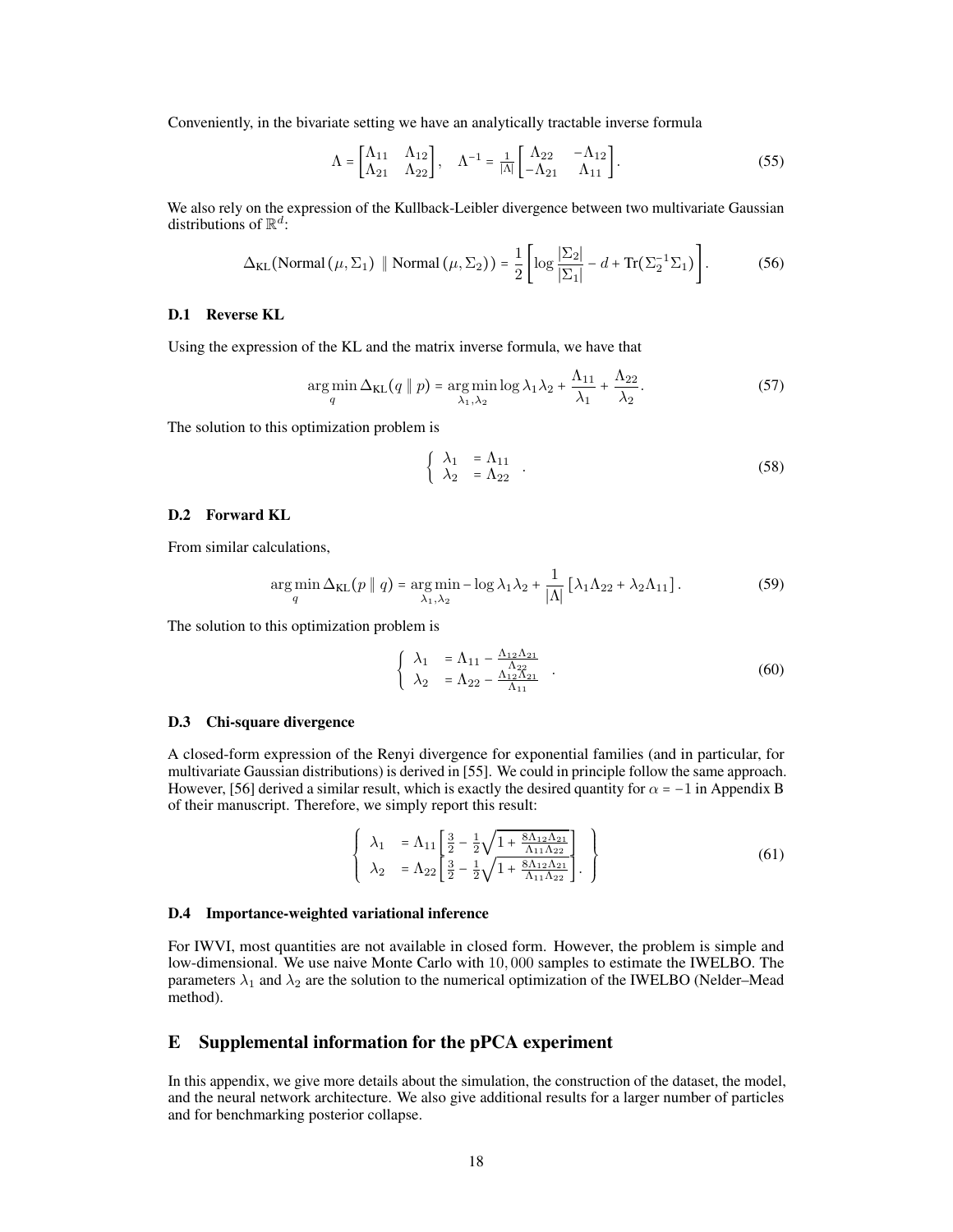#### E.1 Simulation

let  $p, d \in \mathbb{N}^2, B = [b_1, ..., b_p], C = [c_1, ..., c_p], \nu \in \mathbb{R}^+$ . We choose our linear system with random matrices

$$
\forall j \le p, b_j \sim \text{Normal}\left(0, \frac{I_d}{p}\right)
$$
  
\n
$$
\forall j \le q, c_j \sim \text{Normal}(1, 2),
$$
\n(62)

and define the conditional covariance

$$
\Sigma_{x|z} = \nu \times \text{diag}([c_1^2, \dots, c_p^2]). \tag{63}
$$

<span id="page-6-0"></span>Having drawn these parameters, the generative model is as follows:

$$
z \sim \text{Normal}(0, I_p)
$$
  

$$
x \mid z \sim \text{Normal}(Bz, \Sigma_{x|z}).
$$
 (64)

The marginal log-likelihood  $p(x)$  is tractable:

$$
x \sim \text{Normal}\left(0, \Sigma_{x|z} + BB^{\top}\right). \tag{65}
$$

The posterior  $p(z | x)$  is also tractable:

$$
\Sigma_{z|x}^{-1} = I_p + A^{\mathsf{T}} \Sigma_{x|z}^{-1} A
$$
  
\n
$$
M_{z|x} = \Sigma_{z|x} A^{\mathsf{T}} \Sigma_{x|z}^{-1}
$$
  
\n
$$
z | x \sim \text{Normal} \left( M_{z|x} x, \Sigma_{z|x} \right).
$$
\n(66)

The posterior expectation for a toy hypothesis testing  $p(z_1 \ge \nu \mid x)$  (with  $f : z \mapsto \mathbb{1}_{\{z_1 \ge \nu\}}$ ) is also tractable because this distribution is Gaussian and has a tractable cumulative distribution function.

#### E.2 Dataset

We sample 1000 datapoints from the generative model (Equation [64\)](#page-6-0) with  $p = 10$ ,  $q = 6$ , and  $\nu = 1$ . We split the data with a ratio of 80% training to 20% testing.

#### E.3 Model details and neural networks architecture

For every baseline, we partially learned the generative model of Eq.  $(64)$ . The matrix B was fixed, but the conditional diagonal covariance  $\Sigma_{x|x}$  weights were set as free parameters during inference. Neural networks with one hidden layer (size 128), using ReLu activations, parameterized the encoded variational distributions.

Each model was trained for 100 epochs, and optimization was performed using the Adam optimizer (learning rate of 0.01, batch size 128).

## E.4 Additional results

<span id="page-6-1"></span>We compare PSIS levels for the pPCA dataset for each model (figure [5\)](#page-6-1). For most models (IWAE, WW, and  $\chi$ ), the VAE variational distribution provides poor importance-weighted estimates. The PSIS exceeds 0.7 for those combinations, hinting that associated samples may be unreliable. Most other combinations show acceptable PSIS levels, with the proposals from  $\chi$  and MIS performing best.



Figure 5: PSIS for pPCA. Each row corresponds to an objective function for fitting the model parameters and each column corresponds to an objective function for fitting the variational parameters.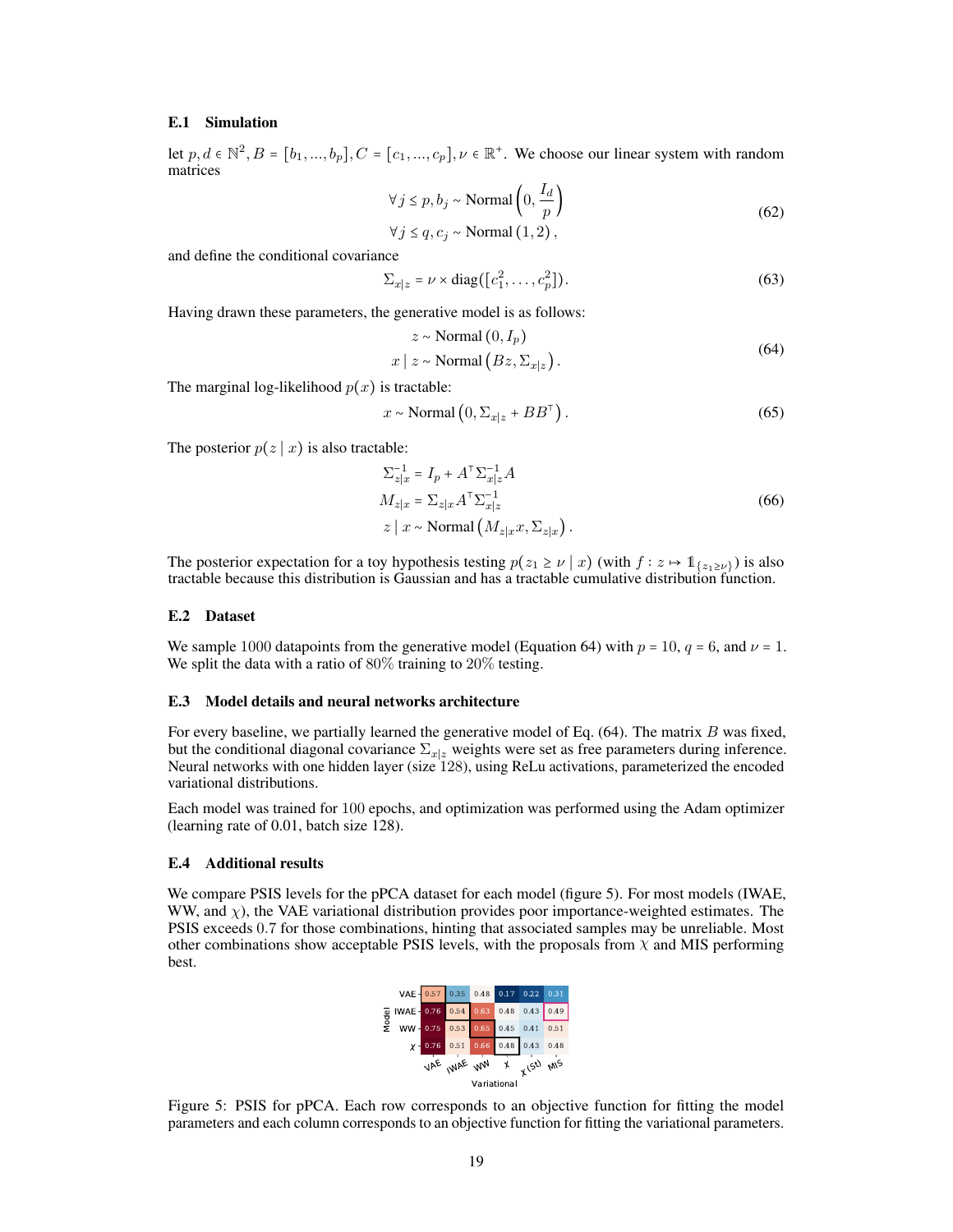|                                       | VA E                 | <b>IWAE</b>          | ww                   | $\chi$ -VAE          |
|---------------------------------------|----------------------|----------------------|----------------------|----------------------|
| $\log p_{\theta}(X)$<br><b>IWELBO</b> | $-17.22$<br>$-17.22$ | $-16.93$<br>$-16.93$ | $-16.92$<br>$-16.92$ | $-17.28$<br>$-17.29$ |
| $  A  _2$<br><b>PSIS</b>              | 1.62<br>0.56         | 0.96<br>0.07         | 1.16<br>0.49         | 1.00<br>0.98         |
| MAE                                   | 0.062                | 0.028                | 0.021                | 0.073                |

<span id="page-7-2"></span><span id="page-7-1"></span>Table 4: Results on the pPCA simulated data. MAE refers to the mean absolute error in posterior expectation

estimation.



Figure 6: MAE (×100) for pPCA. Each row corresponds to an objective function for fitting the model parameters and each column corresponds to an objective function for fitting the variational parameters.

#### E.5 Results with an increased number of particles

We also benchmark the different algorithms for an increased number of particles (Table [4\)](#page-7-1). In this setup, we can observe that the IWAE model performance worsens in terms of held-out likelihood with a high number of particles, underlining a well-known behavior of this model [\[19\]](#page--1-15). Conversely, increasing the number of particles is more beneficial to WW than to IWAE. WW learns the best generative model (in terms of held-out likelihood) and reaches lower mean absolute errors than IWAE. Intriguingly, the performance of the χ-VAE drops significantly on all metrics in this setup. As in the other experiments, our three-step approach minimizes the MAE, among all generative model/variational distribution pairings (Figure [6\)](#page-7-2).

#### E.6 Benchmarking for posterior collapse methods

Posterior collapse is an established issue of VAE training in which the variational network does not depend on the data instance. Currently, there are two different explanations for this behavior. In some research lines, it is assumed to be a specificity of the inference procedure[\[46,](#page--1-16) [47\]](#page--1-17). In others, it is thought to be caused by a deficient model [\[45\]](#page--1-18). The second interpretation is beyond the scope of our manuscript. To measure the impact of posterior collapse, we included cyclic KL annealing [\[46\]](#page--1-16) and lagging inference network [\[47\]](#page--1-17) baselines to the pPCA experiment. We also considered constant KL annealing, which did not improve performance over cyclical annealing.

These methods improve the held-out log-likelihood and MAE of the VAE baseline (Table [5\)](#page-7-3), hinting that posterior collapse alleviation can improve decision-making. However, even the best performing method (lagging inference networks) shows slight improvement over the VAE baseline (2% in terms of held-out likelihood) and does not reach the other baseline performances. We leave extended studies of posterior collapse effects to future work.

<span id="page-7-3"></span>

| $\log p_{\theta}(X)$<br><b>IWELBO</b> | <b>VAE</b><br>$-17.65$<br>$-17.66$ | AGG<br>$-17.13$<br>$-17.14$ | <b>CYCLIC</b><br>$-17.20$<br>$-17.20$ | <b>IWAE</b><br>$-16.91$<br>$-16.92$ | WW<br>$-16.93$<br>$-16.96$ | $\chi$ -VAE<br>$-16.92$<br>$-16.92$ |
|---------------------------------------|------------------------------------|-----------------------------|---------------------------------------|-------------------------------------|----------------------------|-------------------------------------|
| $  A  _2$<br><b>PSIS</b>              | 1.69<br>0.54                       | 1.47<br>0.55                | 1.68<br>0.58                          | 1.30<br>0.53                        | 2.32<br>0.66               | 1.13<br>0.47                        |
| <b>MAE</b>                            | 1.03                               | 0.057                       | 0.050                                 | 0.032                               | 0.043                      | 0.030                               |

Table 5: Extended results on the pPCA simulated data.

# <span id="page-7-0"></span>F Supplemental information for the MNIST experiment

#### F.1 Dataset

We used the MNIST dataset [\[57\]](#page--1-19), and split the data using a  $50\%$  training to  $50\%$  test ratio.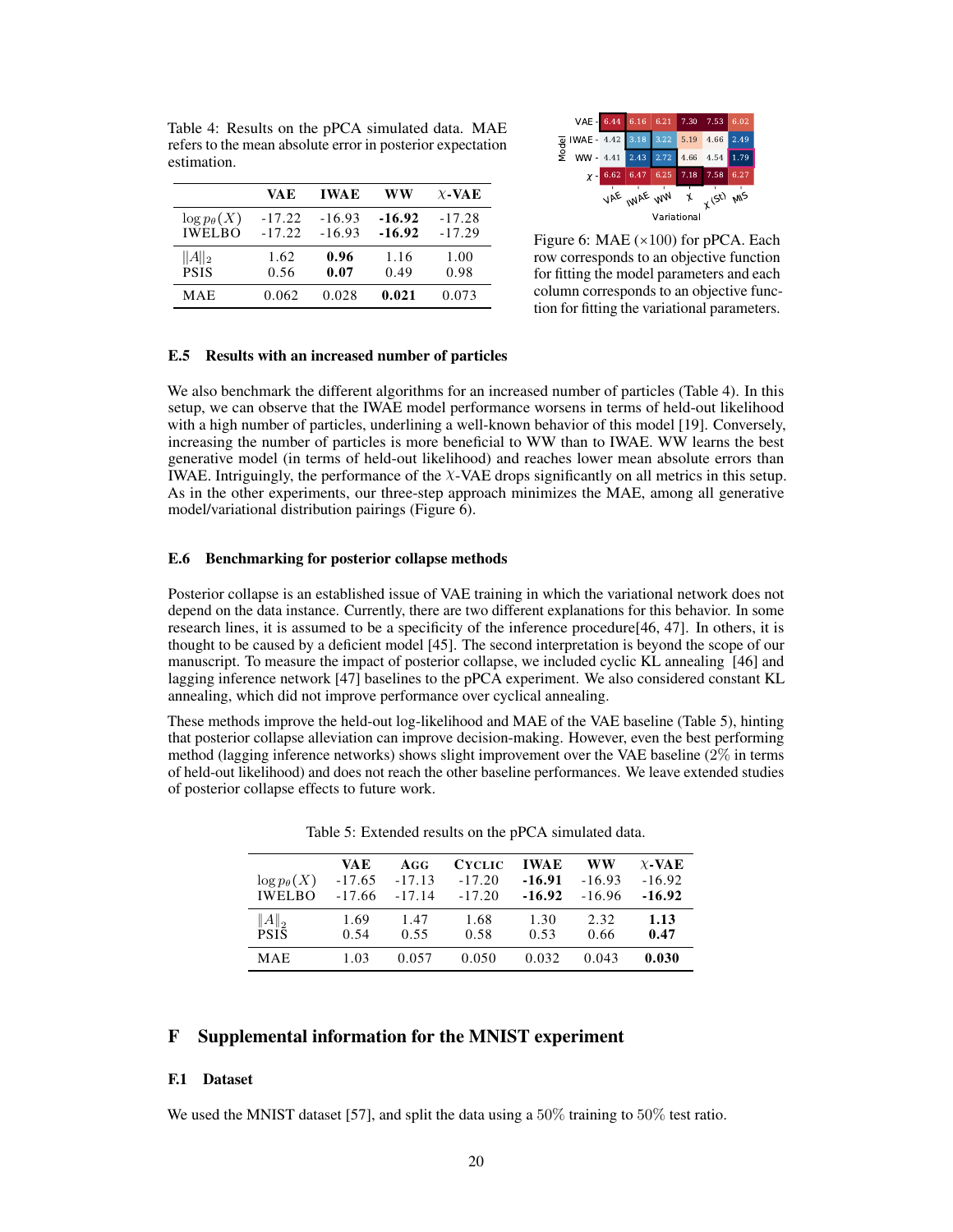#### F.2 Model details and neural networks architecture

For efficiency considerations, the variational distribution parameters of  $q_{\phi}(z | x)$  were parameterized using a small convolutional neural network (3 layers of size-3 kernels), followed by two fullyconnected layers. The parameters of the distributions  $q_{\phi}(c | z), q_{\phi}(u | z, c), p_{\theta}(x | z), p_{\theta}(z | c, u),$ and  $p_{\theta}(c)p_{\theta}(u)$  were all encoded by fully-connected neural networks (one hidden layer of size 128). We used SELU non-linearities [\[58\]](#page--1-20) and a dropout (rate 0.1) between all hidden layers.

All models were trained for 100 epochs using the Adam optimizer (with a learning rate of 0.001 and a batch size of 512).

#### F.3 Additional results

<span id="page-8-0"></span>All models show relatively similar accuracy levels (Figure [7\)](#page-8-0). The three-step procedure applied to the best generative model (IWAE) provides the best levels of accuracy.



Figure 7: Accuracy for MNIST. Each row corresponds to an objective function for fitting the model parameters and each column corresponds to an objective function for fitting the variational parameters.

#### F.4 Estimation of posterior expectations for the M1+M2 model

Here we derive the two estimators for estimating  $p_{\theta}(c | x)$  in the M1+M2 model. First, we remind the reader that the generative model is

$$
p_{\theta}(x, z, c, u) = p_{\theta}(x \mid z) p_{\theta}(z \mid c, u) p_{\theta}(c) p_{\theta}(u)
$$
\n(67)

and that the variational distribution factorizes as

$$
q_{\phi}(z, c, u \mid x) = q_{\phi}(z \mid x) q_{\phi}(c \mid z) q_{\phi}(u \mid z, c).
$$
 (68)

**Plugin approach** For the plugin approach, we compute  $q_{\phi}(c | x)$  as

$$
q_{\phi}(c \mid x) = \iint_{z,u} q_{\phi}(c, u, z \mid x) du dz \tag{69}
$$

$$
= \iint_{z,u} q_{\phi}(u \mid c, z) q_{\phi}(c, z \mid x) du dz \tag{70}
$$

$$
= \iint_{z} q_{\phi}(c \mid z) q_{\phi}(z \mid x) dz, \tag{71}
$$

where the last integral is estimated with naive Monte Carlo.

**SNIS approach** We obtain  $p_\theta(c, x)$  via marginalization of the latent variables z, u:

$$
p_{\theta}(c,x) = \iint p_{\theta}(x,u,c,z)dz du.
$$
 (72)

We may estimate this probability, for a fixed c, using  $q_{\phi}(z, u \mid x, c)$  as a proposal for importance sampling:

$$
p_{\theta}(c,x) = \mathbb{E}_{q_{\phi}(z,u|x,c)} \left[ \frac{p_{\theta}(x,u,c,z)}{q_{\phi}(z,u|x,c)} \right].
$$
 (73)

Then, the estimates for  $p_{\theta}(c, x)$  may be normalized by their sum for all labels (equal to  $p_{\theta}(x)$ ) to recover  $p_{\theta}(c | x)$ .

Interestingly, this estimator does not make use of the classifier  $q_{\phi}(c | z)$ , so we expect it to possibly have lower performance than the plugin estimator. Indeed, the  $q_{\phi}(c | z)$  is fit with a classification loss based on the labeled data points.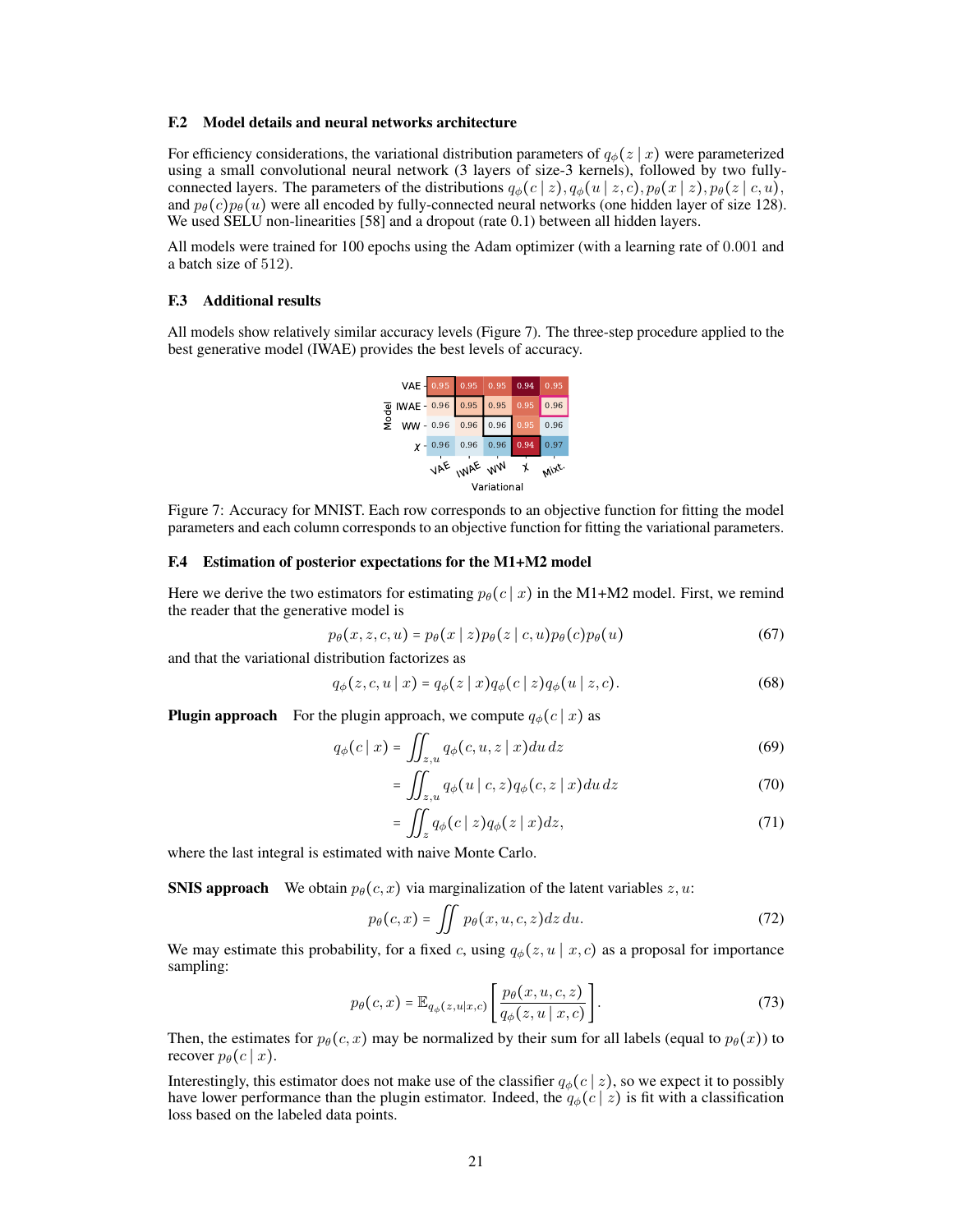# <span id="page-9-0"></span>G Analysis of alternate divergences for the M1+M2 model

We have the following pathological behavior, similar to that presented in the factor analysis instance. This pathological behavior is exacerbated when the M1+M2 model is fitted with a composite loss as in Equation 9 of [\[34\]](#page--1-21). Indeed, neural networks are known to have poorly calibrated uncertainties [\[59\]](#page--1-22).

Proposition 2. *Consider the model defined in Eq.* [\(10\)](#page--1-23)*. Assume that posterior inference is exact for latent variables* u and z, such that  $q_{\phi}(z | x)q_{\phi}(u | c, z) = p_{\theta}(z, u | c, x)$ *. Further, assume that for a fixed*  $z \in \mathcal{Z}$ ,  $p_{\theta}(c | z)$  *has complete support. Then, as*  $\mathbb{E}_{q_{\phi}(c | z)} \log q_{\phi}(c | z) \to 0$ *, it follows that* 

- *1.*  $\Delta_{KL}(q_{\phi}(c, z, u \mid x) \parallel p_{\theta}(c, z, u \mid x))$  *is bounded*;
- 2.  $\Delta_{KL}(p_{\theta}(c, z, u \mid x) \parallel q_{\phi}(c, z, u \mid x))$  *diverges; and*
- *3.*  $\Delta_{x^2}(p_{\theta}(c, z, u | x) || q_{\phi}(c, z, u | x))$  *diverges.*

*Proof.* The proof mainly consists of decomposing the divergences. The posterior for unlabeled samples factorizes as

$$
p_{\theta}(c, u, z \mid x) = p_{\theta}(c \mid z) p_{\theta}(z, u \mid x, c).
$$
 (74)

From this, expressions of the other divergences follow from the semi-exact inference hypothesis. Remarkably, all three divergences can be decomposed into similar forms. Also, the expression of the divergences can be written in closed form (recall that c is discrete) and as a function of  $\lambda$ .

*Reverse-KL.* In this case, the Kullback-Leibler divergence can be written as

$$
\Delta_{\text{KL}}(q_{\phi}(c, z, u \mid x) \parallel p_{\theta}(c, z, u \mid x)) = \mathbb{E}_{q_{\phi}(c|z)} \Delta_{\text{KL}}(q_{\phi}(z, u \mid x, c) \parallel p_{\theta}(z, u \mid x, c)) \tag{75}
$$

$$
+\mathbb{E}_{q_{\phi}(z|x)}\Delta_{\text{KL}}(q_{\phi}(c\,|\,z)\,\|\,p_{\theta}(c\,|\,z)),\tag{76}
$$

which further simplifies to

$$
\Delta_{\text{KL}}(q_{\phi}(c, z, u \mid x) \parallel p_{\theta}(c, z, u \mid x)) = \mathbb{E}_{p_{\theta}(z \mid x)} \Delta_{\text{KL}}(q_{\phi}(c \mid z) \parallel p_{\theta}(c \mid z)).
$$

This last equation can be rewritten as a constant plus the differential entropy of  $q_{\phi}(c | z)$ , which is bounded by  $\log C$  in absolute value.

*Forward-KL.* Similarly, we have that

$$
\Delta_{\text{KL}}(p_{\theta}(c, z, u \mid x) \parallel q_{\phi}(c, z, u \mid x)) = \mathbb{E}_{p_{\theta}(c|z)} \Delta_{\text{KL}}(p_{\theta}(z, u \mid x, c) \parallel q_{\phi}(z, u \mid x, c)) + \mathbb{E}_{p_{\theta}(z|x)} \Delta_{\text{KL}}(p_{\theta}(c \mid z) \parallel q_{\phi}(c \mid z)),
$$

which also further simplifies to

$$
\Delta_{\text{KL}}(p_{\theta}(c, z, u \mid x) \parallel q_{\phi}(c, z, u \mid x)) = \mathbb{E}_{p_{\theta}(z \mid x)} \Delta_{\text{KL}}(p_{\theta}(c \mid z) \parallel q_{\phi}(c \mid z))
$$

$$
= \mathbb{E}_{p_{\theta}(z \mid x)} \sum_{c=1}^{C} p_{\theta}(c \mid z) \log \frac{p_{\theta}(c \mid z)}{q_{\phi}(c \mid z)}.
$$

This last equation includes terms in  $p_{\theta}(c | z) \log q_{\phi}(c | z)$ , which are unbounded whenever  $q_{\phi}(c | z)$ is zero but  $p_{\theta}(c | z)$  is not.

*Chi-square.* Finally, for this divergence, we have the decomposition

$$
\Delta_{\chi^2}(p_\theta(c,z,u\mid x)\parallel q_\phi(c,z,u\mid x))=\mathbb{E}_{q_\phi(z,c,u\mid x)}\frac{p_\theta^2(z,u\mid x,c)p_\theta^2(c\mid z)}{q_\phi^2(z,u\mid x,c)q_\phi^2(c\mid z)},
$$

which in this case simplifies to

 $\Delta_{\chi^2}(p_{\theta}(c, z, u \mid x) \mid q_{\phi}(c, z, u \mid x)) = \mathbb{E}_{p_{\theta}(z|x)} \Delta_{\chi^2}(p_{\theta}(c \mid z) \mid q_{\phi}(c \mid z)).$ 

Similarly, the last equation includes terms in  $p_\theta^2(c|z)/q_\phi(c|z)$ , which are unbounded whenever  $q_\phi(c|z)$ is zero but  $p_{\theta}(c | z)$  is not.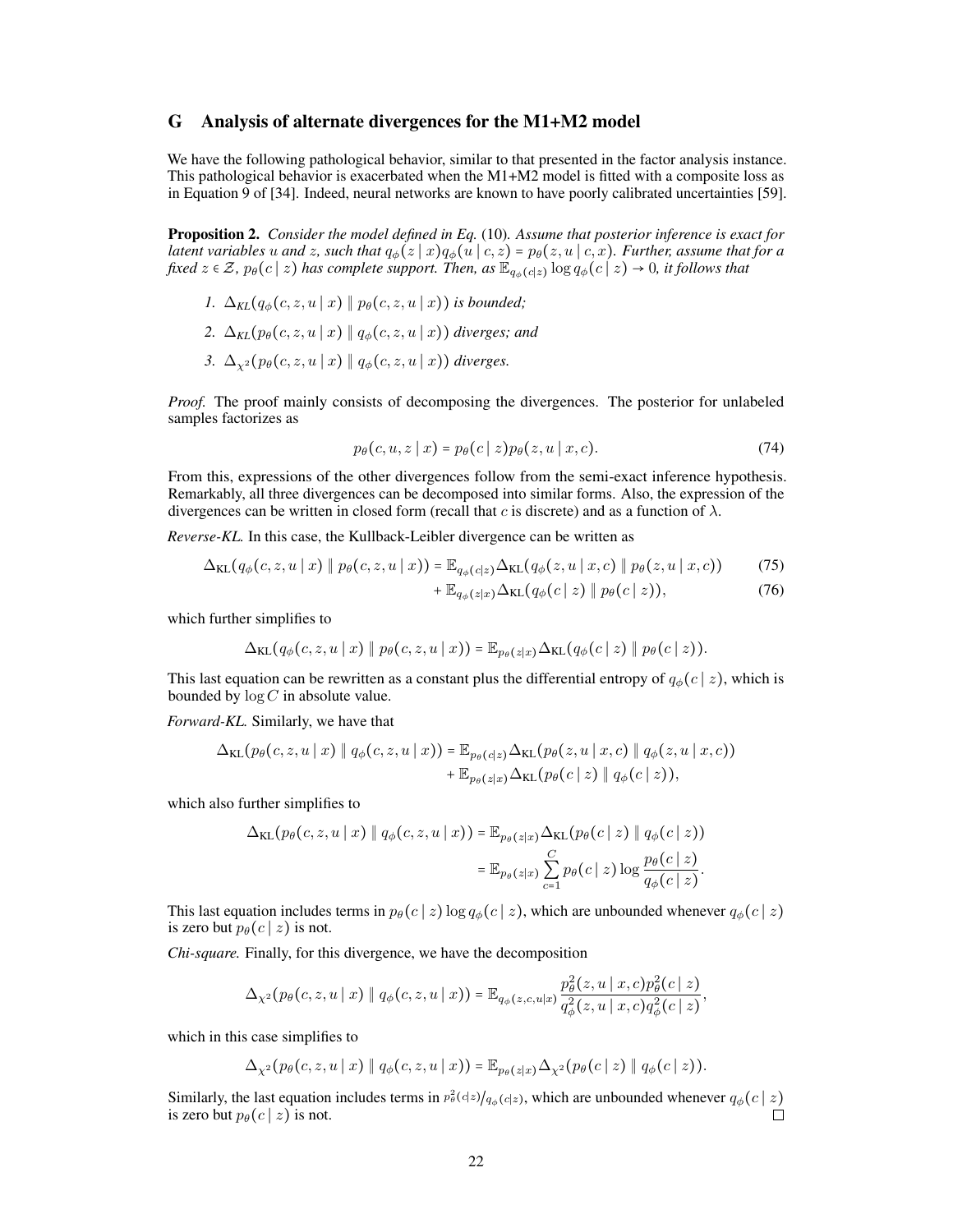## <span id="page-10-0"></span>H Supplemental information for the single-cell experiment

#### H.1 Dataset

Let N and G denote the number of cells and genes of the dataset, respectively. We simulated scRNA counts from two cell-states  $a$  and  $b$ , each following a Poisson-lognormal distribution with respective means  $\mu_{ag}$  and  $\mu_{bg}$  for  $g \leq G$ , and sharing covariance  $\Sigma$ . For each cell n, the cell-state  $c_n$  is modelled as a categorical distribution of parameter  $p$ . The underlying means follow log-normal distributions

$$
h_{ng} \sim \text{LogNormal}(\mu_{c_n}, \Sigma).
$$

Counts  $x_{ng}$  for cell n and gene g are assume to have Poisson noise

$$
x_{ng} \sim \text{Poisson}(h_{ng}).
$$

We now clarify how the log-normal parameters were constructed. Both populations shared the same covariance structure

$$
\Sigma = (0.5 + u)I_g + 2aa^T, \text{ where } \begin{cases} a \sim \mathcal{U}((-1, 1)^g) \\ u \sim \mathcal{U}((-0.25, 0.25)^g). \end{cases}
$$

The ground-truth LFC values  $\Delta_q$  between the two cell states, a and b, were randomly sampled in the following fashion. We first randomly assign a differential expression status to each gene. It can correspond to similar expression, up-regulation, or down-regulation between the two states for the gene. Conditioned to this status, the LFCs were drawn from Gaussian distributions respectively centered on  $0, -1$ , and 1 and of standard deviation  $\sigma = 0.16$ .

Finally, gene expression means for population a were sampled uniformly on  $(10, 100)$  populations b obtained as

$$
\mu_b = 2^{\Delta_g} \mu_a.
$$

In our experiments, we used  $N = 1000$  and  $G = 100$ , and followed a 80% – 20% train-test split ratio.

#### H.2 Model details and neural networks architecture

Here we introduce a variant of scVI as a generative model of cellular expression counts. For more information about scVI, please refer to the original publication [\[7\]](#page--1-24).

**Brief background on scVI** Latent variable  $z_n \sim \text{Normal}(0, I_d)$  represents the biological state of cell *n*. Latent variable  $l_n \sim \text{LogNormal}(\mu_l, \sigma_l^2)$  represents the library size (a technical factor accounting for sampling noise in scRNA-seq experiments). Let  $f_w$  be a neural network. For each gene g, expression count  $x_{nq}$  follows a zero-inflated negative binomial distribution whose negative binomial mean is the product of the library size  $l_n$  and normalized mean  $h_{nq} = f_w(z_n)$ . The normalized mean  $h_{nq}$  is therefore deterministic conditional on  $z_n$ ; it will have uncertainty in the posterior due to  $z_n$ . The measure  $p_\theta(h_{ng} | x_n)$  denotes the push-forward of  $p_\theta(z_n | x_n)$  through the g-th output neuron of neural net  $f_w$ . scVI therefore models the distribution  $p_\theta(x)$ .

Differences introduced In our experiments, the importance sampling weights for all inference mechanisms had high values of the PSIS diagnostic for the original scVI model. Although the FDR control was more efficient with alternative divergences, our proposal distributions were poor. The posterior variance for latent variable  $l_n$  could reach high values, leading to numerical instabilities for the importance sampling weights (at least on this dataset). To work around the problem, we removed the prior on  $l_n$  and learned a generative model for the conditional distribution  $p_\theta(x_n | l_n)$  using the number of transcripts in cell n as a point estimate of  $l_n$ .